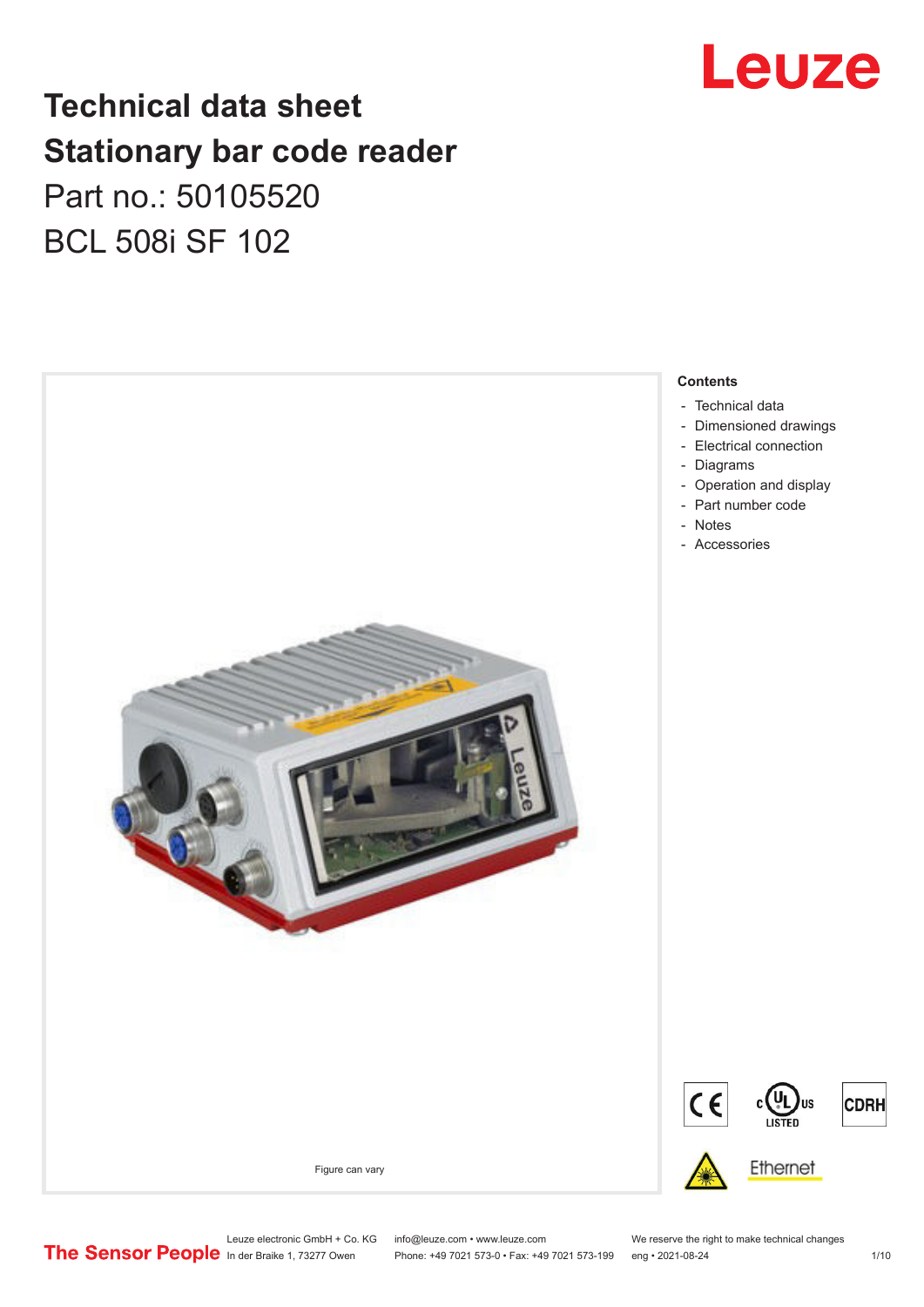# <span id="page-1-0"></span>**Technical data**

#### **Basic data**

| <b>Series</b>                              | <b>BCL 500i</b>                    |
|--------------------------------------------|------------------------------------|
|                                            |                                    |
| <b>Functions</b>                           |                                    |
| <b>Functions</b>                           | Alignment mode                     |
|                                            | AutoConfig                         |
|                                            | AutoControl                        |
|                                            | AutoReflAct                        |
|                                            | Code fragment technology           |
|                                            | <b>LED</b> indicator               |
|                                            | Reference code comparison          |
| <b>Characteristic parameters</b>           |                                    |
| <b>MTTF</b>                                | 93 years                           |
| <b>Read data</b>                           |                                    |
| Code types, readable                       | 2/5 Interleaved                    |
|                                            | Codabar                            |
|                                            | Code 128                           |
|                                            | Code 39                            |
|                                            | Code 93                            |
|                                            | <b>EAN 128</b>                     |
|                                            | FAN 8/13                           |
|                                            | <b>EAN Addendum</b>                |
|                                            | GS1 Databar Expanded               |
|                                            | <b>GS1 Databar Limited</b>         |
|                                            | <b>GS1 Databar Omnidirectional</b> |
|                                            | <b>UPC</b>                         |
| Scanning rate, typical                     | $1,000$ scans/s                    |
| Bar codes per reading gate, max.<br>number | 64 Piece(s)                        |

#### **Optical data**

| <b>Reading distance</b>                         | 400  1,600 mm              |
|-------------------------------------------------|----------------------------|
| <b>Light source</b>                             | Laser, Red                 |
| Wavelength                                      | 650 nm                     |
| Laser class                                     | 2, IEC/EN 60825-1:2007     |
| <b>Transmitted-signal shape</b>                 | Continuous                 |
| Usable opening angle (reading field<br>opening) | $60^{\circ}$               |
| Bar code contrast (PCS)                         | $60 \%$                    |
| <b>Modulus size</b>                             | $0.51$ mm                  |
| <b>Reading method</b>                           | Line scanner               |
| <b>Scanning rate</b>                            | 800  1,200 scans/s         |
| <b>Beam deflection</b>                          | Via rotating polygon wheel |
| Light beam exit                                 | Front                      |
|                                                 |                            |

#### **Electrical data**

**Protective circuit** Polarity reversal protection

**Performance data Supply voltage U<sub>B</sub> Power consumption, max.** 10 W

10 ... 30 V, DC

#### **Inputs/outputs selectable Output current, max.** 100 mA **Number of inputs/outputs selectable** 4 Piece(s) **Voltage type, outputs** DC **Switching voltage, outputs** Typ.<br>Voltage type, inputs DC Typ.  $U_B / 0 V$ **Voltage type, inputs Switching voltage, inputs** Typ. Unit Unit Current. max. 8 mA Typ.  $U_B / 0 V$ **Input current, max.**

Leuze

#### **Interface**

| Type                         | Ethernet                  |
|------------------------------|---------------------------|
| <b>Ethernet</b>              |                           |
| <b>Architecture</b>          | Client                    |
|                              | Server                    |
| <b>Address assignment</b>    | <b>DHCP</b>               |
|                              | Manual address assignment |
| <b>Transmission speed</b>    | 10 Mbit/s                 |
|                              | 100 Mbit/s                |
| <b>Function</b>              | Process                   |
| <b>Switch functionality</b>  | Integrated                |
| <b>Transmission protocol</b> | <b>TCP/IP</b>             |

#### **Service interface**

| Type                         | <b>USB</b>                 |
|------------------------------|----------------------------|
| <b>USB</b>                   |                            |
| <b>Function</b>              | Configuration via software |
|                              | Service                    |
| <b>Connection</b>            |                            |
|                              |                            |
| <b>Number of connections</b> | 5 Piece(s)                 |
|                              |                            |
| <b>Connection 1</b>          |                            |
| <b>Function</b>              | Service interface          |
| <b>Type of connection</b>    | <b>USB</b>                 |
| <b>Designation on device</b> | <b>SERVICE</b>             |
| <b>Connector type</b>        | USB 2.0 Standard-A         |
| <b>Connection 2</b>          |                            |
| <b>Function</b>              | Signal IN                  |
|                              | Signal OUT                 |
| <b>Type of connection</b>    | Connector                  |
| <b>Designation on device</b> | SW IN/OUT                  |
| <b>Thread size</b>           | M <sub>12</sub>            |
| <b>Type</b>                  | Female                     |
| <b>Material</b>              | Metal                      |
| No. of pins                  | $5 - pin$                  |
| Encoding                     | A-coded                    |
|                              |                            |
| <b>Connection 3</b>          |                            |
| <b>Function</b>              | Signal IN                  |
|                              | Signal OUT                 |
|                              | Voltage supply             |
| <b>Type of connection</b>    | Connector                  |
| <b>Designation on device</b> | <b>PWR</b>                 |
| <b>Thread size</b>           | M <sub>12</sub>            |
| <b>Type</b>                  | Male                       |
| <b>Material</b>              | Metal                      |
| No. of pins                  | 5-pin                      |
| Encoding                     | A-coded                    |

Leuze electronic GmbH + Co. KG info@leuze.com • www.leuze.com We reserve the right to make technical changes<br> **The Sensor People** In der Braike 1, 73277 Owen Phone: +49 7021 573-0 • Fax: +49 7021 573-199 eng • 2021-08-24

Phone: +49 7021 573-0 • Fax: +49 7021 573-199 eng • 2021-08-24 2/10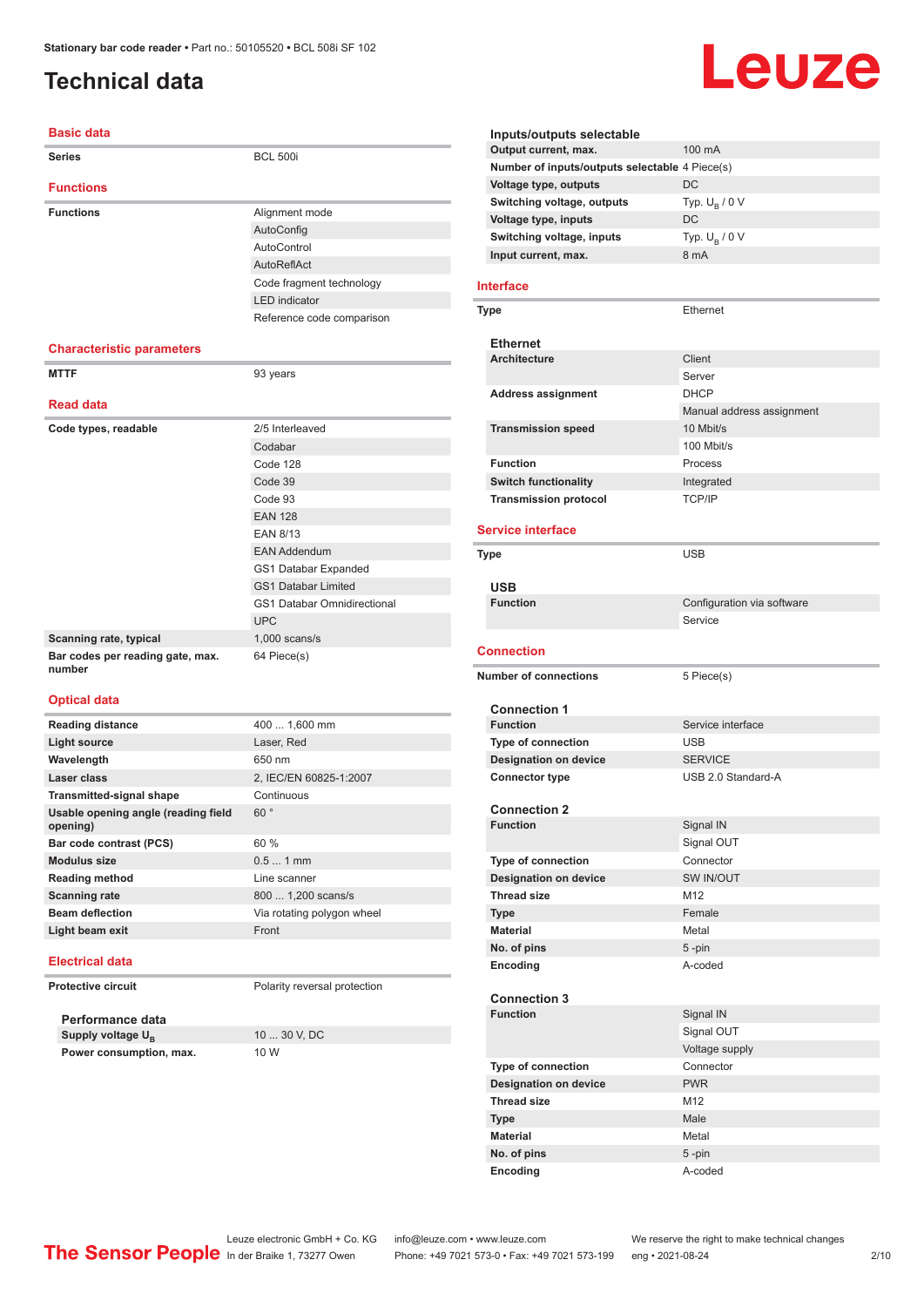# **Technical data**

# Leuze

| <b>Connection 4</b>          |                      |
|------------------------------|----------------------|
| <b>Function</b>              | <b>BUS IN</b>        |
| <b>Type of connection</b>    | Connector            |
| <b>Designation on device</b> | <b>HOST / BUS IN</b> |
| <b>Thread size</b>           | M <sub>12</sub>      |
| <b>Type</b>                  | Female               |
| <b>Material</b>              | Metal                |
| No. of pins                  | 4-pin                |
| <b>Encoding</b>              | D-coded              |
| <b>Connection 5</b>          |                      |
| <b>Function</b>              | <b>BUS OUT</b>       |
| <b>Type of connection</b>    | Connector            |
| <b>Designation on device</b> | <b>BUS OUT</b>       |
| <b>Thread size</b>           | M <sub>12</sub>      |

#### **Mechanical data**

**Type Female No. of pins** 4 -pin

| Design                  | Cubic                        |
|-------------------------|------------------------------|
| Dimension (W x H x L)   | 123.5 mm x 63 mm x 106.5 mm  |
| <b>Housing material</b> | Metal                        |
| <b>Metal housing</b>    | Aluminum                     |
| Lens cover material     | Glass                        |
| Net weight              | 1,100q                       |
| <b>Housing color</b>    | Black. RAL 9005              |
|                         | Red, RAL 3000                |
| Type of fastening       | Dovetail grooves             |
|                         | Mounting thread              |
|                         | Via optional mounting device |

#### **Operation and display**

| Type of display             | I FD                                                                       |  |
|-----------------------------|----------------------------------------------------------------------------|--|
|                             | Monochromatic graphical display,<br>128x64 pixel, with background lighting |  |
| <b>Number of LEDs</b>       | 2 Piece(s)                                                                 |  |
| Type of configuration       | Via web browser                                                            |  |
| <b>Operational controls</b> | Button(s)                                                                  |  |

#### **Environmental data**

| Ambient temperature, operation                      | 040 °C       |
|-----------------------------------------------------|--------------|
| Ambient temperature, storage                        | $-20$ +70 °C |
| Relative humidity (non-condensing)                  | $90\%$       |
| Extraneous light tolerance on the bar<br>code, max. | 2,000 lx     |
|                                                     |              |

#### **Certifications**

| Degree of protection                                               | IP 65                    |
|--------------------------------------------------------------------|--------------------------|
| <b>Protection class</b>                                            | Ш                        |
| <b>Certifications</b>                                              | c UL US                  |
| Test procedure for EMC in accordance EN 55022<br>with standard     |                          |
|                                                                    | EN 61000-4-2, -3, -4, -6 |
| Test procedure for shock in<br>accordance with standard            | IEC 60068-2-27, test Ea  |
| Test procedure for continuous shock<br>in accordance with standard | IEC 60068-2-29, test Eb  |
| Test procedure for vibration in<br>accordance with standard        | IEC 60068-2-6, test Fc   |

#### **Classification**

| <b>Customs tariff number</b> | 84719000 |
|------------------------------|----------|
| eCl@ss 5.1.4                 | 27280102 |
| $eC/\omega$ ss 8.0           | 27280102 |
| eC <sub>1</sub> @ss 9.0      | 27280102 |
| eCl@ss 10.0                  | 27280102 |
| eCl@ss 11.0                  | 27280102 |
| <b>ETIM 5.0</b>              | EC002550 |
| <b>ETIM 6.0</b>              | EC002550 |
| <b>ETIM 7.0</b>              | EC002550 |
|                              |          |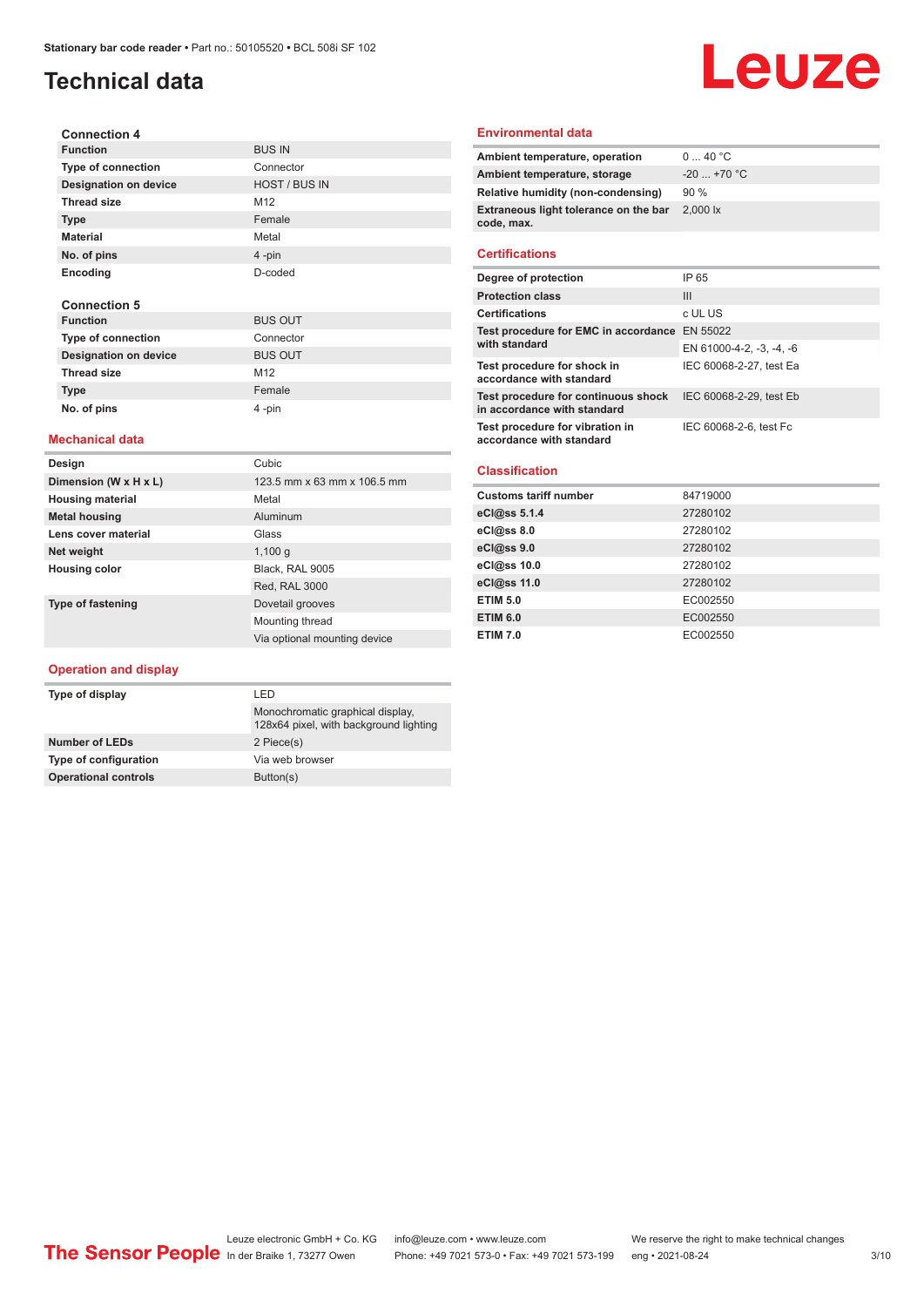# <span id="page-3-0"></span>**Dimensioned drawings**

All dimensions in millimeters



Leuze electronic GmbH + Co. KG info@leuze.com • www.leuze.com We reserve the right to make technical changes<br>
The Sensor People in der Braike 1, 73277 Owen Phone: +49 7021 573-0 • Fax: +49 7021 573-199 eng • 2021-08-24 Phone: +49 7021 573-0 • Fax: +49 7021 573-199 eng • 2021-08-24 4/10

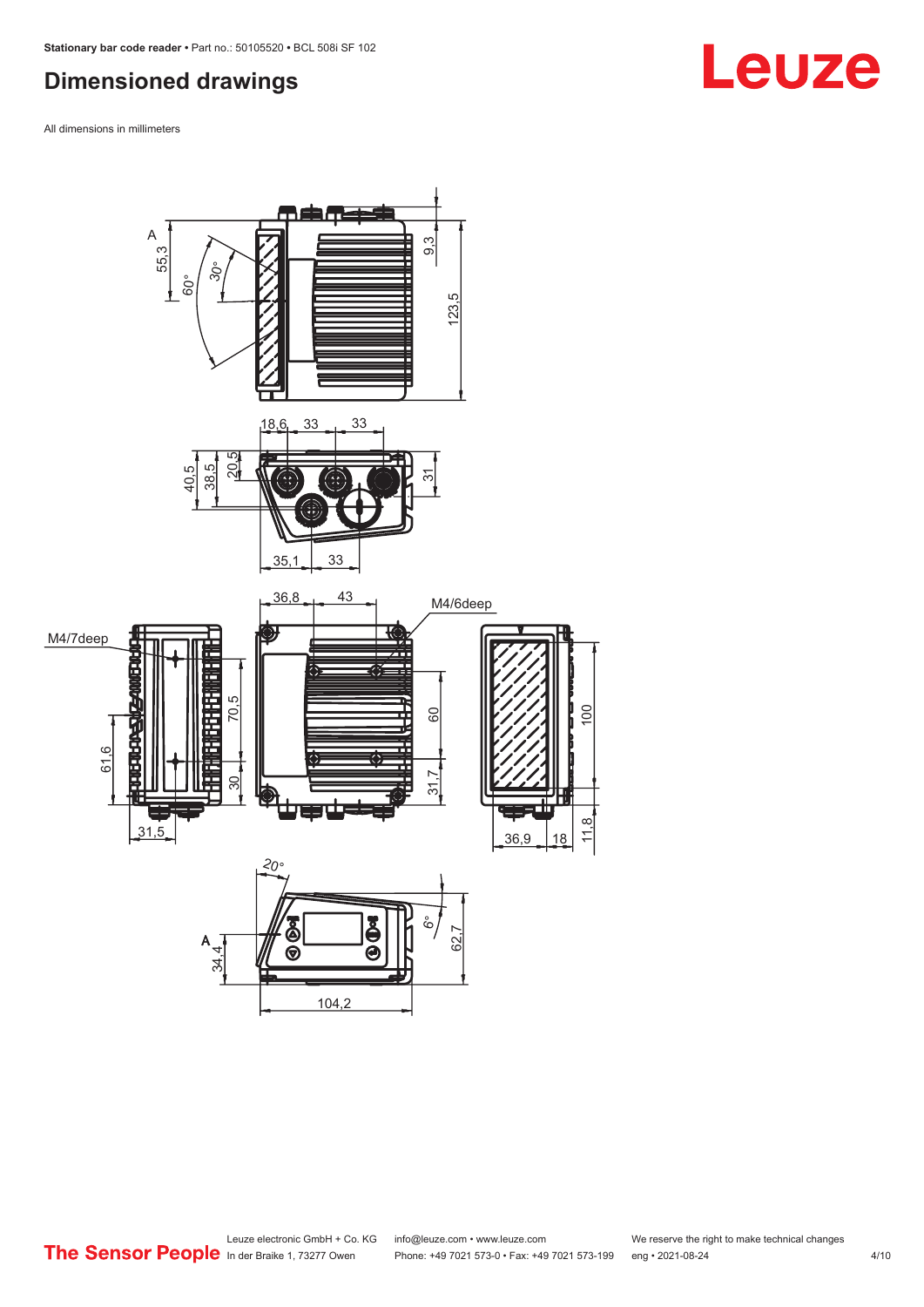# <span id="page-4-0"></span>**Electrical connection**

#### **Connection 1 SERVICE**

| <b>Function</b>       | Service interface  |
|-----------------------|--------------------|
| Type of connection    | <b>USB</b>         |
| <b>Connector type</b> | USB 2.0 Standard-A |
|                       |                    |

| <b>Pin</b> | <b>Pin assignment</b> |
|------------|-----------------------|
|            | $+5$ V DC             |

| $\overline{2}$ | D- - Data  |
|----------------|------------|
| 3              | D+ - Data  |
| 4              | <b>GND</b> |
|                |            |

# 4 3 2 1

#### **Connection 2**

|  | <b>SW IN/OUT</b> |
|--|------------------|
|  |                  |

| <b>Function</b>    | Signal IN  |
|--------------------|------------|
|                    | Signal OUT |
| Type of connection | Connector  |
| <b>Thread size</b> | M12        |
| <b>Type</b>        | Female     |
| <b>Material</b>    | Metal      |
| No. of pins        | $5$ -pin   |
| Encoding           | A-coded    |

# **Pin Pin assignment**

|   | <b>VOUT</b>       |
|---|-------------------|
| ິ | SWIO <sub>1</sub> |
| ∍ | GND               |
|   | SWIO <sub>2</sub> |
|   | FE                |



#### **Connection 3 PWR**

| <b>Function</b>           | Signal IN      |
|---------------------------|----------------|
|                           | Signal OUT     |
|                           | Voltage supply |
| <b>Type of connection</b> | Connector      |
| <b>Thread size</b>        | M12            |
| <b>Type</b>               | Male           |
| <b>Material</b>           | Metal          |
| No. of pins               | $5 - pin$      |

**Pin Pin assignment**

**Encoding** A-coded

| и              | <b>VIN</b>        |
|----------------|-------------------|
| $\overline{2}$ | SWIO <sub>3</sub> |
| 3              | <b>GND</b>        |
| $\overline{4}$ | SWIO 4            |
| 5              | FE                |



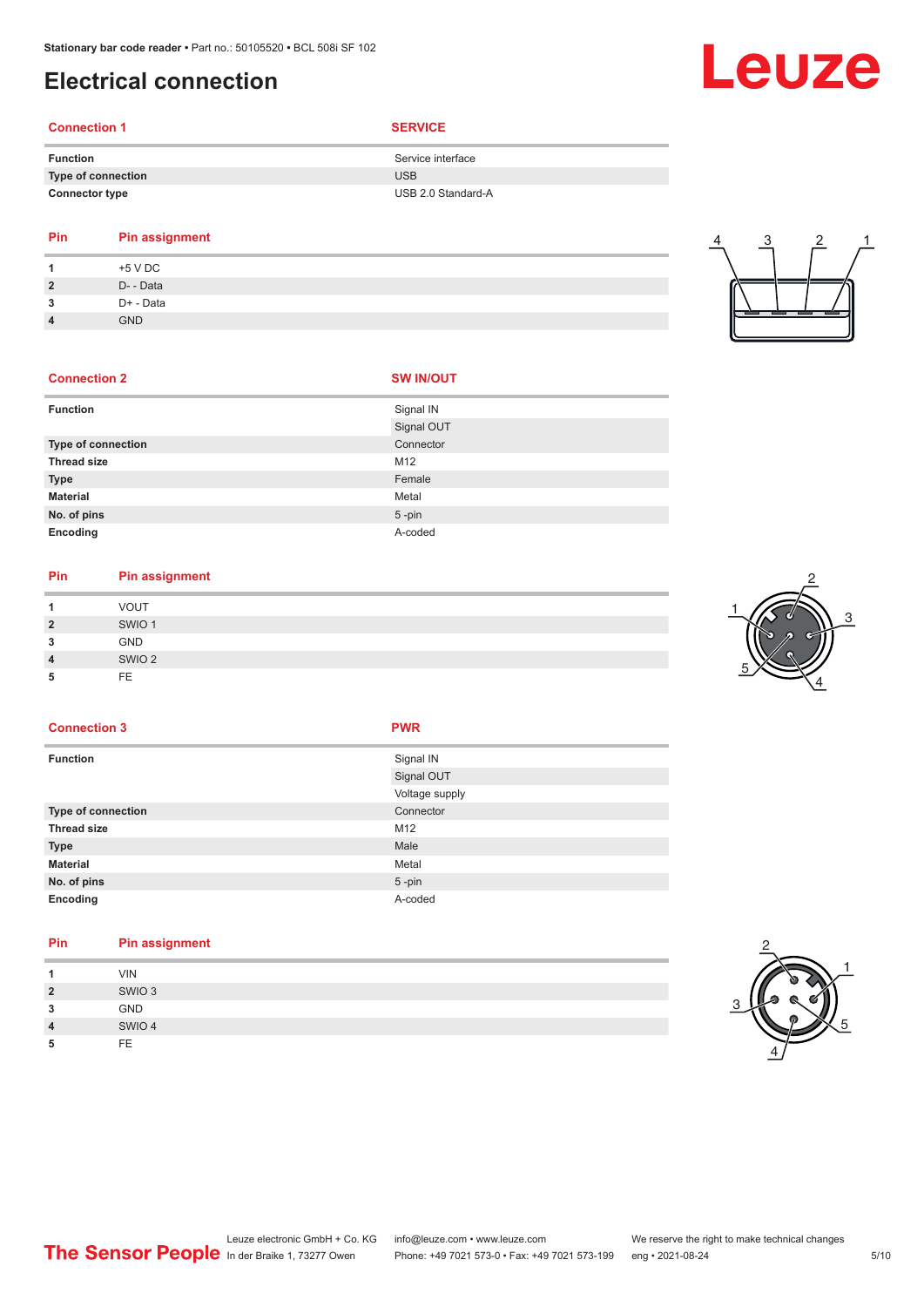# **Electrical connection**

#### **Connection 4**

| <b>HOST / BUS IN</b> |  |  |
|----------------------|--|--|
|                      |  |  |

| <b>Function</b>    | <b>BUS IN</b> |
|--------------------|---------------|
| Type of connection | Connector     |
| <b>Thread size</b> | M12           |
| <b>Type</b>        | Female        |
| <b>Material</b>    | Metal         |
| No. of pins        | 4-pin         |
| Encoding           | D-coded       |

#### **Pin Pin assignment**

|                | TD+   |
|----------------|-------|
| $\overline{2}$ | $RD+$ |
| 2<br>- 1       | TD-   |
| 4              | RD-   |



| <b>Connection 5</b>       | <b>BUS OUT</b> |  |
|---------------------------|----------------|--|
| <b>Function</b>           | <b>BUS OUT</b> |  |
| <b>Type of connection</b> | Connector      |  |
| <b>Thread size</b>        | M12            |  |
| <b>Type</b>               | Female         |  |
| <b>Material</b>           | Metal          |  |
| No. of pins               | 4-pin          |  |
| Encoding                  | D-coded        |  |

#### **Pin Pin assignment**

|                | TD+   |
|----------------|-------|
| $\overline{2}$ | $RD+$ |
| ຳ<br>- 3       | TD-   |
| 4              | RD-   |



Leuze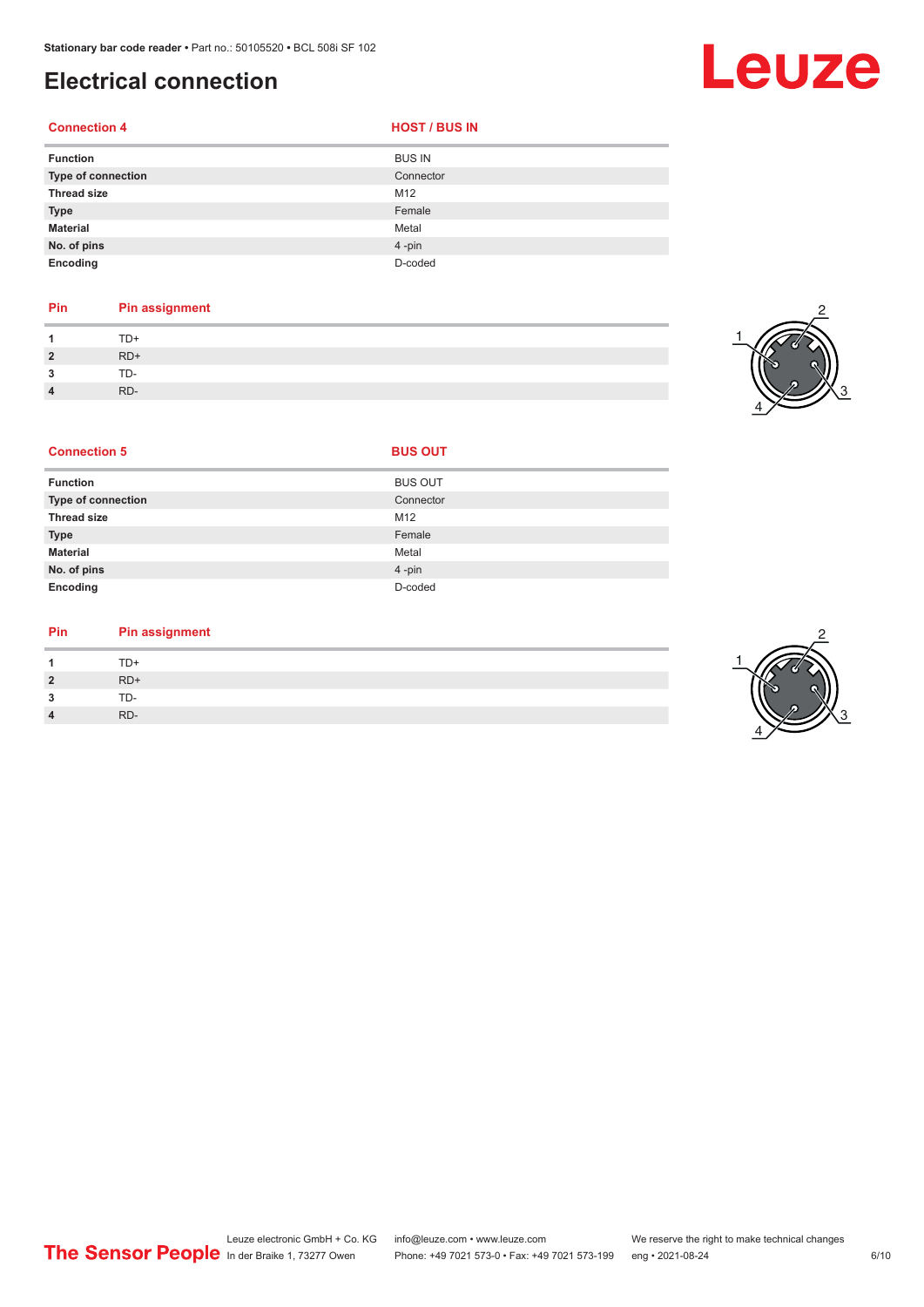# <span id="page-6-0"></span>**Diagrams**

# Leuze

#### Reading field curve



y Reading field width [mm]

# **Operation and display**

| <b>LED</b>    |            | <b>Display</b>           | <b>Meaning</b>                  |
|---------------|------------|--------------------------|---------------------------------|
|               | <b>PWR</b> | Off                      | Device switched off             |
|               |            | Green, flashing          | Device ok, initialization phase |
|               |            | Green, continuous light  | Device OK                       |
|               |            | Orange, continuous light | Service operation               |
|               |            | Red, flashing            | Device OK, warning set          |
|               |            | Red, continuous light    | Device error                    |
| $\mathcal{P}$ | <b>BUS</b> | Off                      | No supply voltage               |
|               |            | Green, flashing          | Initialization                  |
|               |            | Green, continuous light  | Bus operation ok                |
|               |            | Red, flashing            | Communication error             |
|               |            | Red, continuous light    | Network error                   |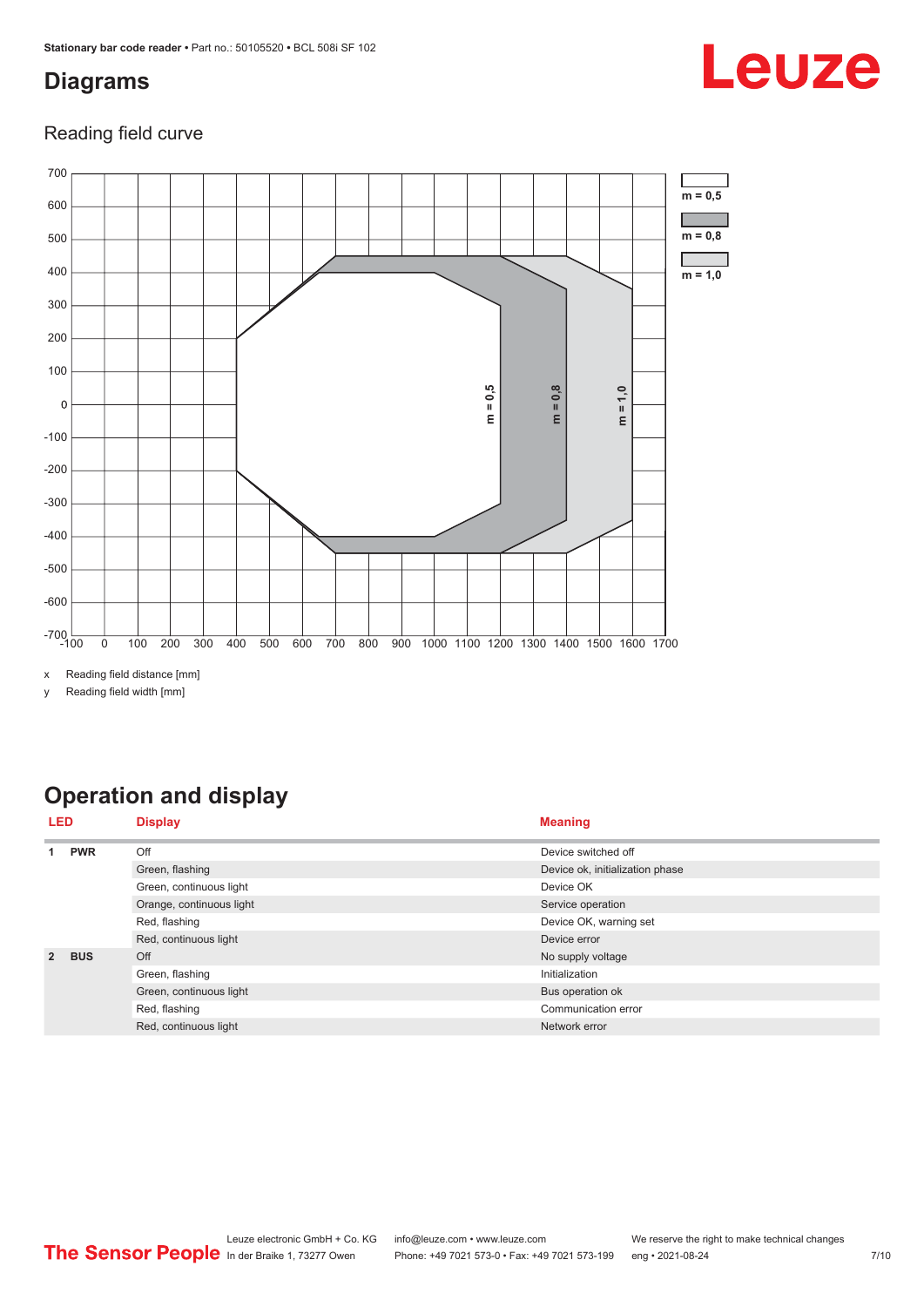# <span id="page-7-0"></span>**Part number code**

Part designation: **BCL XXXX YYZ AAA B**



| <b>BCL</b>  | <b>Operating principle</b><br>BCL: bar code reader                                                                                                                                                                                  |
|-------------|-------------------------------------------------------------------------------------------------------------------------------------------------------------------------------------------------------------------------------------|
| <b>XXXX</b> | Series/interface (integrated fieldbus technology)<br>500i: RS 232 / RS 422 / RS 485 (multiNet master)<br>501i: RS 485 (multiNet slave)<br>504i: PROFIBUS DP<br>508i: EtherNet TCP/IP, UDP<br>548i: PROFINET RT<br>558i: EtherNet/IP |
| YY          | <b>Scanning principle</b><br>S: line scanner (single line)<br>O: oscillating-mirror scanner (oscillating mirror)                                                                                                                    |
| z           | <b>Optics</b><br>N: High Density (close)<br>M: Medium Density (medium distance)<br>F: Low Density (remote)<br>L: Long Range (very large distances)                                                                                  |
| AAA         | <b>Beam exit</b><br>100: lateral<br>102: front                                                                                                                                                                                      |
| в           | <b>Special equipment</b><br>H: with heating                                                                                                                                                                                         |
| <b>Note</b> |                                                                                                                                                                                                                                     |

**Notes**

|  | <b>Observe intended use!</b>                                                          |
|--|---------------------------------------------------------------------------------------|
|  | $\%$ This product is not a safety sensor and is not intended as personnel protection. |
|  | $\%$ The product may only be put into operation by competent persons.                 |
|  | ♦ Only use the product in accordance with its intended use.                           |

 $\%$  A list with all available device types can be found on the Leuze website at www.leuze.com.

| <b>ATTENTION! LASER RADIATION - CLASS 2 LASER PRODUCT</b>                                                                                                                                                                                                                             |
|---------------------------------------------------------------------------------------------------------------------------------------------------------------------------------------------------------------------------------------------------------------------------------------|
| Do not stare into beam!<br>The device satisfies the requirements of IEC 60825-1:2007 (EN 60825-1:2007) safety regulations for a product of laser class 2 as well as the<br>U.S. 21 CFR 1040.10 regulations with deviations corresponding to "Laser Notice No. 50" from June 24, 2007. |
| $\%$ Never look directly into the laser beam or in the direction of reflected laser beams! If you look into the beam path over a longer time period, there is a risk<br>of injury to the retina.                                                                                      |
| $\%$ Do not point the laser beam of the device at persons!                                                                                                                                                                                                                            |
| $\%$ Interrupt the laser beam using a non-transparent, non-reflective object if the laser beam is accidentally directed towards a person.                                                                                                                                             |
| $\%$ When mounting and aligning the device, avoid reflections of the laser beam off reflective surfaces!                                                                                                                                                                              |
| $\%$ CAUTION! Use of controls or adjustments or performance of procedures other than specified herein may result in hazardous light exposure.                                                                                                                                         |
| $\&$ Observe the applicable statutory and local laser protection regulations.                                                                                                                                                                                                         |
| $\&$ The device must not be tampered with and must not be changed in any way.<br>There are no user-serviceable parts inside the device.<br>Repairs must only be performed by Leuze electronic GmbH + Co. KG.                                                                          |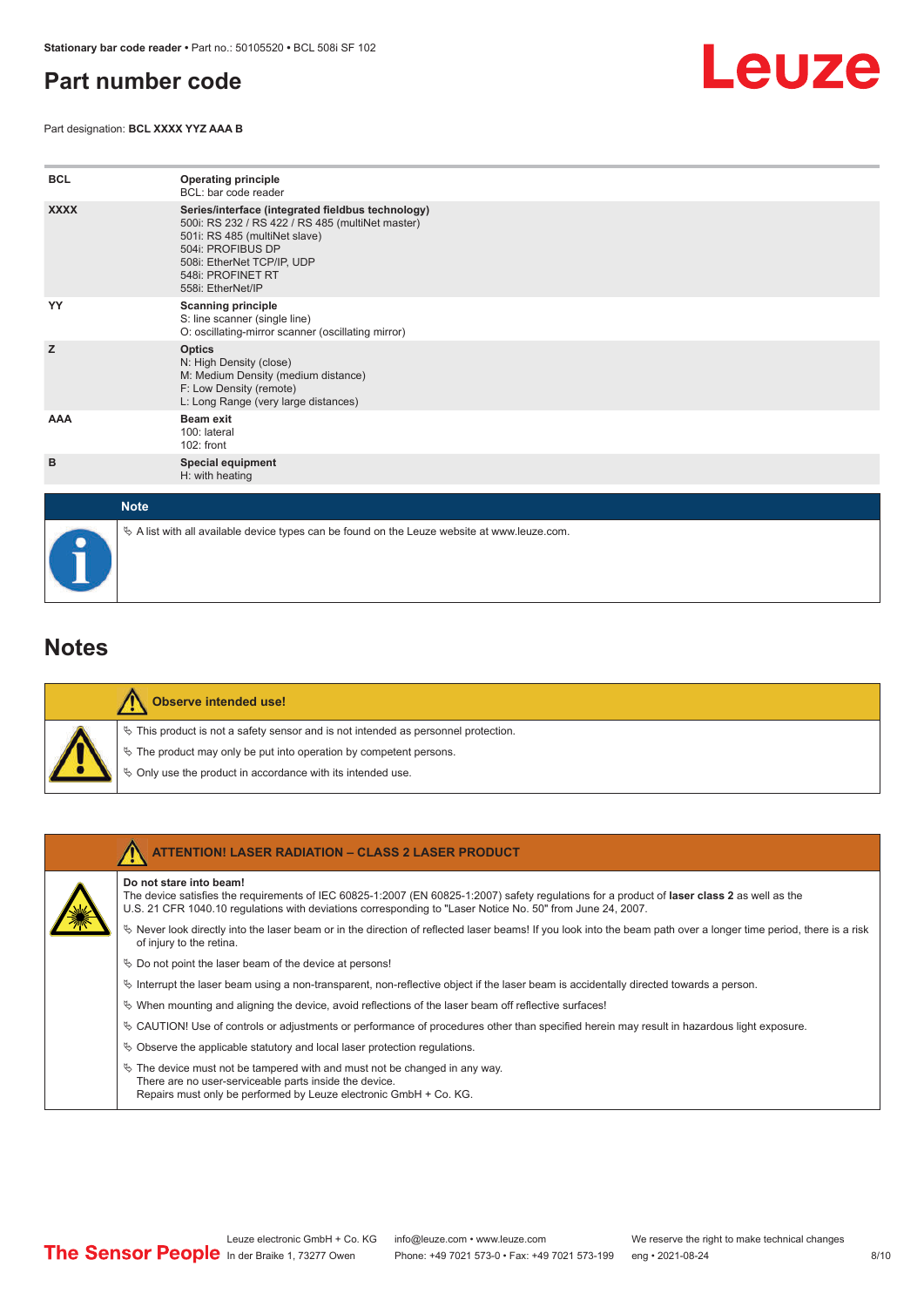### <span id="page-8-0"></span>**Notes**

# Leuze



### **Accessories**

# Connection technology - Connection cables

|             | Part no. | <b>Designation</b>     | <b>Article</b>   | <b>Description</b>                                                                                                                                         |
|-------------|----------|------------------------|------------------|------------------------------------------------------------------------------------------------------------------------------------------------------------|
| ₿<br>W<br>⊢ | 50132079 | KD U-M12-5A-V1-<br>050 | Connection cable | Connection 1: Connector, M12, Axial, Female, A-coded, 5-pin<br>Connection 2: Open end<br>Shielded: No<br>Cable length: 5,000 mm<br>Sheathing material: PVC |

#### Connection technology - Interconnection cables

|   |                   | Part no. | <b>Designation</b>                     | <b>Article</b>        | <b>Description</b>                                                                                                                                                                                                               |
|---|-------------------|----------|----------------------------------------|-----------------------|----------------------------------------------------------------------------------------------------------------------------------------------------------------------------------------------------------------------------------|
| Ħ | <b>books</b><br>ψ | 50107726 | KB USB A - USB A                       | Interconnection cable | Suitable for interface: USB<br>Connection 1: USB<br>Connection 2: USB<br>Shielded: Yes<br>Cable length: 1,800 mm<br>Sheathing material: PVC                                                                                      |
|   |                   | 50137077 | <b>KSS ET-M12-4A-</b><br>M12-4A-P7-020 | Interconnection cable | Suitable for interface: Ethernet<br>Connection 1: Connector, M12, Axial, Male, D-coded, 4-pin<br>Connection 2: Connector, M12, Axial, Male, D-coded, 4-pin<br>Shielded: Yes<br>Cable length: 1,000 mm<br>Sheathing material: PUR |
|   |                   | 50137078 | <b>KSS ET-M12-4A-</b><br>M12-4A-P7-050 | Interconnection cable | Suitable for interface: Ethernet<br>Connection 1: Connector, M12, Axial, Male, D-coded, 4-pin<br>Connection 2: Connector, M12, Axial, Male, D-coded, 4-pin<br>Shielded: Yes<br>Cable length: 1,000 mm<br>Sheathing material: PUR |
|   | 世軍                | 50135081 | <b>KSS ET-M12-4A-</b><br>RJ45-A-P7-050 | Interconnection cable | Suitable for interface: Ethernet<br>Connection 1: Connector, M12, Axial, Male, D-coded, 4-pin<br>Connection 2: RJ45<br>Shielded: Yes<br>Cable length: 5,000 mm<br>Sheathing material: PUR                                        |